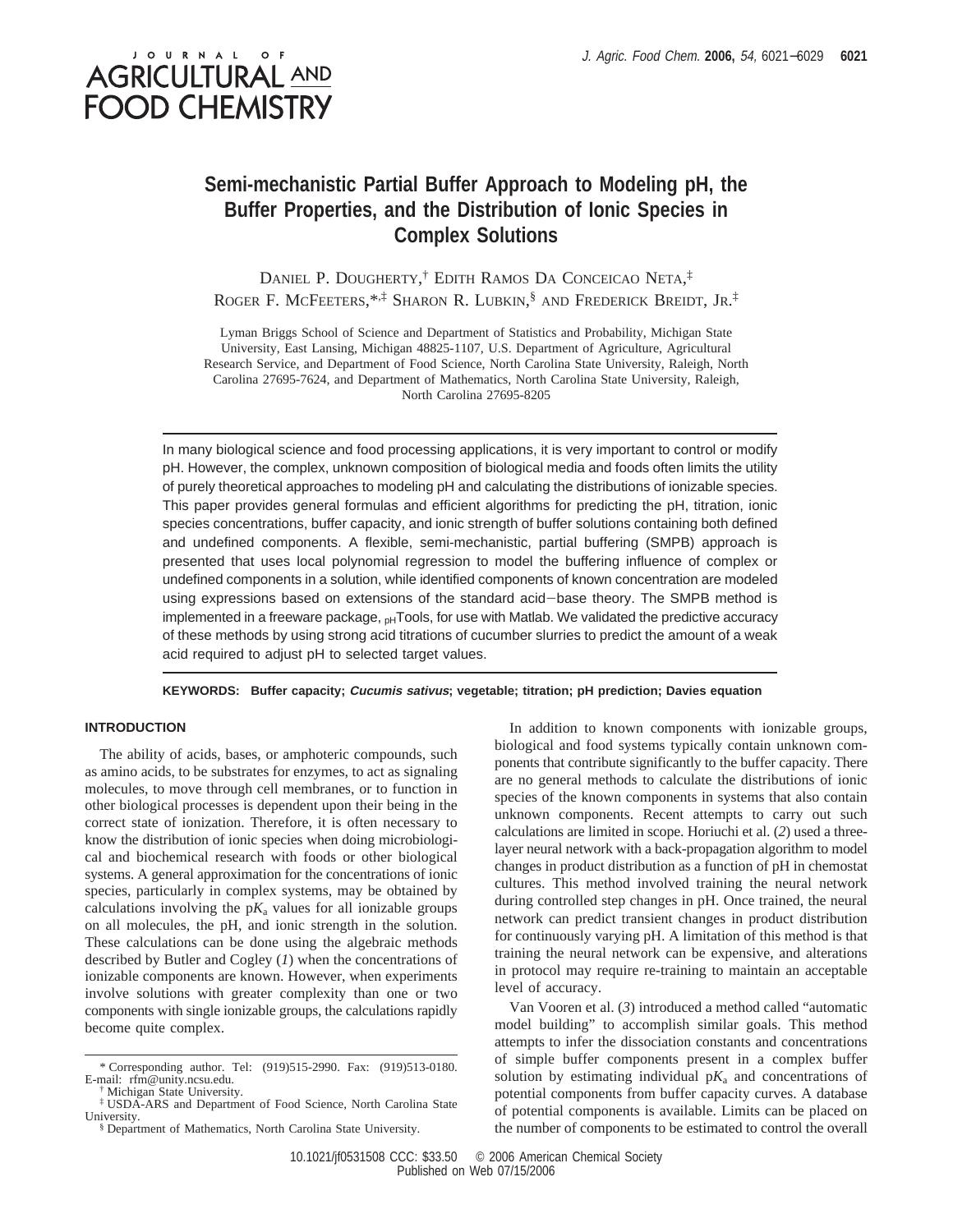complexity of the resulting model. A limitation of this method is that, since control of model complexity is not completely data-driven, overly complex models can result.

The desire to model buffer properties in a comprehensive yet robust manner is motivated by the need to test hypotheses in complex systems. For example, this laboratory recently proposed a new hypothesis for the ability of protonated species of organic acids to elicit sour taste (*4*). Development and testing of this hypothesis required the ability to determine the concentrations of the protonated and nonprotonated organic acid species of multiple mono-, di-, and tricarboxylic acids in solutions of different pH and ionic strength. It was also necessary to estimate the concentrations of multiple acid species in pickled cucumbers and sauerkraut to determine if this hypothesis could be applied to food systems. Calculation of protonated acid species in solutions with three organic acids that contained a total of four to seven ionizable carboxyl groups was required to test the hypothesis (*5*). Bjornsdottir et al. (*6*) investigated the effect of fully protonated mono-, di-, and tricarboxylic acids on the survival of the acid-tolerant pathogen *Escherichia coli* O157: H7 at constant pH and ionic strength in a noninhibitory gluconic acid buffer (*7*). The calculations required to determine the concentrations of protonated acid species for these investigations were done using a new approach to modeling complex buffer systems implemented as  $_{pH}$ Tools in MATLAB, a commonly used modeling software package.

The **pHTools** software implements and extends the algebraic approach originated by Van Slyke (*8*) and formalized and expanded by Butler and Cogley (*1*). These earlier investigators demonstrated that simple nonlinear equations could be used to describe ionic equilibria and, therefore, predict the titration curve and buffer capacity of mixtures of acids and bases, including polyvalent and amphoteric molecules. The Davies equation or a modified form of the equation have been shown to accurately adjust for the effects of ionic strength up to 0.5 (*12*) or 1.2 (*13*), temperature, and dielectric properties on the ionization constants of buffering molecules.

Although quite general, these approaches are not applicable to complex biological systems, such as foods that typically contain many components that contribute significantly to buffering but are not identified or are of unknown concentration. When dealing with the compositional complexity of biological materials, the diversity of ionizable molecules means there will be many dissociation constants in almost any situation. However, as a result of this complexity, titration curves of biological materials tend to become smooth and relatively linear. Advantage was taken of these characteristics of titrations curves of complex materials by using local polynomial regression (*9*) to model the partial contribution to a titration from components with unknown concentrations or unknown dissociation constants. The distributions of ionic species from components with known concentration and dissociation constants, whether naturally present or added, can then the estimated in biological systems. The use of generalized cross-validation in selection of the smoothing parameter of the local regression allows for automatic control of model complexity. A nearest-neighbor bandwidth is employed to account for unequally spaced points in the titration data. Iteratively, re-weighted least squares are used to downweight the influence of outlier data points. Since this local polynomial regression approach has been combined with the theoretical approach to ionization and buffer calculations of Van Slyke (*8*) and Butler and Cogley (*1*) for components with known dissociation constants and total concentrations, this hybrid

approach is referred to as the semi-mechanistic partial buffer (SMPB) approach.

The objective of this paper is to describe in detail the mathematical basis of the  $p<sub>H</sub>$ Tools software and then to demonstrate the use of the SMPB approach to predict the amounts of different acids required to adjust pH in cucumber slurries.

#### **MODELING METHODS**

**Generalizing Moles of Base Added**  $(C_b)$ **.** The central quantity of interest in modeling the properties of a buffer is the moles per liter of base added  $(C_b)$  to a solution (Note: Acid addition gives a negative  $C<sub>b</sub>$ ). Of particular interest to modeling buffers are the following: (i) a titration curve determines how  $C<sub>b</sub>$  varies as a function of pH, (ii) buffer capacity is the partial derivative of  $C<sub>b</sub>$  with respect to pH  $(8)$ , and (iii) the initial pH of a solution corresponds to the pH at which  $C<sub>b</sub>$  is equal to zero. When the dissociation constant(s) and total concentration of a buffer component are known,  $C<sub>b</sub>$  may be related to pH by considering the Henderson equation for the dissociation step- (s), along with the mass and charge balances of the solution (*1*). For an acid with a single dissociable proton, the Henderson equation is

$$
K_{\rm a} = \frac{\left[\rm H^+\right]\left[\rm A^-\right]}{\left[\rm HA\right]} \tag{1}
$$

where  $K_a$  is the dissociation constant,  $[H^+]$  is the molar concentration of protons,  $[A^-]$  is the molar concentration of acid anions, and [HA] is the molar concentration of the protonated acid. A more general expression that accounts for activities of each of the molecules will be discussed below. In aqueous solution with *C*<sup>b</sup> moles of base (BOH) per liter and *C* moles per liter of acid ([HA]  $+$  [A<sup>-</sup>]), the aqueous charge balance is

$$
[B^{+}] + [H^{+}] = [OH^{-}] + [A^{-}]
$$
 (2)

Combining these two expressions, it is found that

$$
C_{b} = C \frac{K_{a}}{[H^{+}] + K_{a}} + \frac{K_{w}}{[H^{+}]} - [H^{+}]
$$
 (3)

where  $K_w$  is the ion-product "constant" of water (1.00  $\times$  10<sup>-14</sup>  $(mol/L)^2$  at 25 °C, 1 atm, and 0 ionic strength). By similar arguments,  $C<sub>b</sub>$  for an acid having two dissociable protons is (2)

$$
C_{b} = C \frac{[H^{+}]K_{a1} + 2K_{a1}K_{a2}}{[H^{+}]^{2} + [H^{+}]K_{a1} + K_{a1}K_{a2}} + \frac{K_{w}}{[H^{+}]} - [H^{+}] \quad (4)
$$

For an acid containing an arbitrary number of acidic and basic sites of dissociation, it can be shown that the titration can be modeled as [Proof is by induction and is given in Dougherty (*10*).]:

$$
C_{\rm b} = C \frac{\sum_{i=1}^{N} [(n+1-i)[H^+]^{i-1} \prod_{j=1}^{N+1-i} K_{aj}]}{\sum_{i=1}^{N+1} [[H^+]^{(i-1)} \prod_{j=1}^{N+1-i} K_{aj}]} + \frac{K_{\rm w}}{[H^+]} - [H^+] \tag{5}
$$

where *n* represents the number of  $pK_a$  (acidic sites of dissociation) and *N* represents the total number of sites of dissociation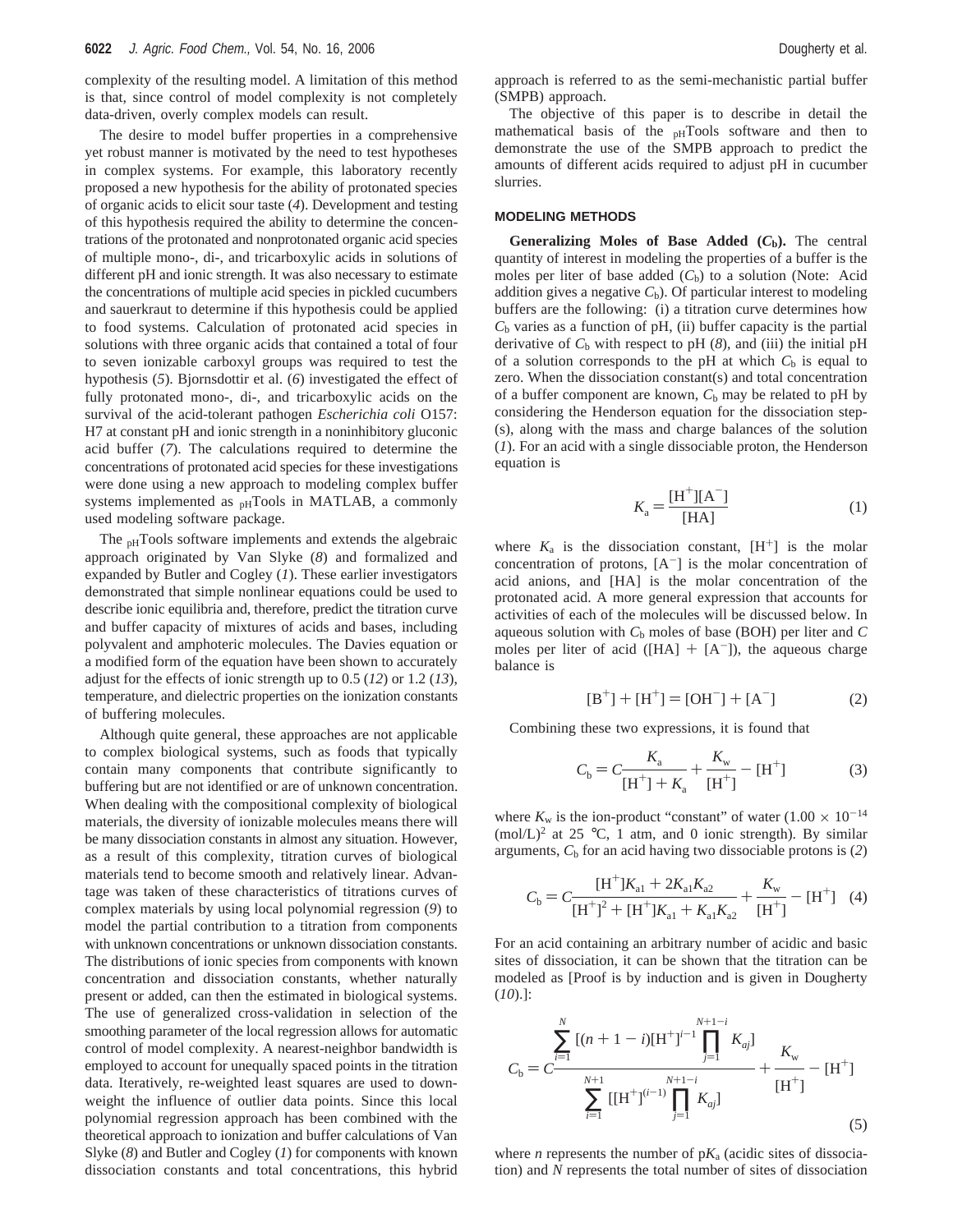(number of  $pK_a$  plus number of  $pK_b$ ). In cases where  $K_b$  are required (basic sites of dissociation), the *j*th  $K<sub>b</sub>$  must be converted to a  $K_a$  using the relation:

$$
K_{aj} = \frac{K_{\rm w}}{K_{\rm b}j} \tag{6}
$$

Note that in this formulation, just as in eqs 3 and 4, each term in the summation corresponds to the partial contribution of each ion of the buffer to the overall titration. The quantity  $(K_w/[H^+]) - [H^+]$  represents the contribution to the titration from the dissociation of water into hydroxyl ions and protons, and the value  $(n + 1 - i)$  may take on negative values and accounts for the effects of the basic sites of dissociation on the charge balance.

A more general formulation is required to handle buffers that are associated with electrolytes (e.g.,  $Ca^{2+}$ ,  $Mg^{+}$ , Cl<sup>-</sup>). Such buffers are usually referred to as being the "conjugate acid" or "conjugate base" form, although this terminology is somewhat imprecise and can lead to confusion. Some common examples include monosodium phosphate (NaH2PO4) and calcium lactate  $(Ca[lactate]_2)$ . The charge balance equation must account for these electrolytes or so-called "counterions." The consequence of this in terms of a model for  $C<sub>b</sub>$  is the following:

$$
C_{\rm b} = C \frac{\sum_{i=1}^{N} [(n+1-i)[H^+]^{i-1} \prod_{j=1}^{N+1-i} K_{aj}]}{\sum_{i=1}^{N+1} [[H^+]^{(i-1)} \prod_{j=1}^{N+1-i} K_{aj}]} + \frac{K_{\rm w}}{[H^+]} - [H^+] - C \sum_{k=1}^{n_{\rm c}} v_k (7)
$$

where  $v_k$  is the signed charge on the *k*th counterion and  $n_c$  is the total number of counterions per formula unit of the buffer. Thus, if the counterion is positive, there is a reduction in moles of base added, and if it is negative, there is an increase in the moles of base added. For example, an acid in its conjugate base form having a positive counterion has a higher initial pH when put into solution, while the opposite is expected for bases in their conjugate acid form. In general, the association of an acid or base with electrolytes simply shifts the  $C<sub>b</sub>$  curve vertically by an amount proportional to the sum of the signed charges of the electrolytes.

The advantage of this general formulation is that other general quantities of interest can be derived from it. Since  $C<sub>b</sub>$  is derived on the basis of charge balance, it is easy to modify eq 7 to provide a general equation for the concentration of each species of the acid in the buffer solution. This is done by recognizing that the  $(n + 1 - i)$  factor represents the charge of the *i*th ion in the summation. By setting this factor to 1, the concentration of the *i*th ion is obtained in the *i*th term of the summation. Thus, the concentration of the acid ion with charge  $(n + 1 - i)$ , which is denoted  $C_{(n+1-i)}$ , is given by

$$
C_{(n+1-i)} = C \frac{\left[\mathrm{H}^{+}\right]^{i-1} \prod_{j=1}^{n+1-i} K_{aj}}{\sum_{i=1}^{n+1} \left[\mathrm{H}^{+}\right]^{(i-1)} \prod_{j=1}^{n+1-i} K_{aj}\right]}
$$
(8)

The concentration of the nonionic form of the acid is determined

by subtraction of the concentrations of all the ionic forms of the acid from the total concentration (*C*):

$$
C_{(0)} = C - \sum_{i=1}^{n} C_{(n+1-i)}
$$
 (9)

The concentration of electrolyte is simply the product of *C* and the number formula units of the electrolyte.

A general formula for the ionic strength contribution from the acid is also easily obtained from eq 7. The ionic strength of a solution is defined (*2*) as

$$
I = 1/2 \sum_{i=1}^{m} z_i^2 C_i
$$
 (10)

where  $z_i$  is the charge on the *i*th ion in the solution and *m* is the total number of ions in the solution. Therefore, if the term (*n*  $+ 1 - i$  in eq 7 is squared and the summation is multiplied by 1/2, a general formula for ionic strength contributions from the acid and water is obtained:

$$
I = 1/2 \left( \frac{C \sum_{i=1}^{N} [(n+1-i)^{2} [H^{+}]^{i-1} \prod_{j=1}^{N+1-i} K_{aj}]}{\sum_{i=1}^{N+1} [(H^{+}]^{(i-1)} \prod_{j=1}^{N+1-i} K_{aj}]} + \left( \frac{K_{w}}{[H^{+}]} + \frac{K_{w}}{[H^{+}]}\right) + C \sum_{k=1}^{n_{c}} v_{k}^{2} \right) (11)
$$

Each term in the summation of eq  $11$  represents the partial contribution of each ionic form of the buffer to the overall ionic strength as well as contributions from the  $n_c$  electrolytes. The uncharged form of the buffer (which may include zwitterions) is assumed to not contribute to the ionic strength and is ignored. When calculating the total ionic strength of a solution, it is important to not neglect the contribution of ions from the titrant. For example, if one assumes  $a +1$ ,  $-1$  electrolyte such as HCl or NaOH, then the ionic strength contribution from that titrant is equal to  $C<sub>b</sub>/2$ . For more "general titrants" including 2-1-1 electrolytes, etc. or titrants containing complex or unknown components, the reader is referred to next section, which concerns generalized titrations.

**Generalizing Buffer Capacity.** Along with the fact that  $(d[H^+]/dpH) = -ln(10)[H^+]$ , eq 7 can be differentiated with respect to  $[H^+]$  to give a formula for the buffer capacity,  $\beta$ , of a buffer containing *N* dissociable groups:

$$
\beta = -\ln(10)[\text{H}^+]\left[\left(\frac{BA' - AB'}{B^2}\right) - \frac{K_{\text{w}}}{\text{[H}^+]^2} - 1\right] \quad (12)
$$

where

$$
A = C \sum_{i=1}^{N} [(n+1-i)[H^+]^{i-1} \prod_{j=1}^{N+1-i} (K_{aj})]
$$
 (13)

$$
B = \sum_{i=1}^{N+1} [[H^+]^{i-1} \prod_{j=1}^{N+1-i} (K_{aj})]
$$
 (14)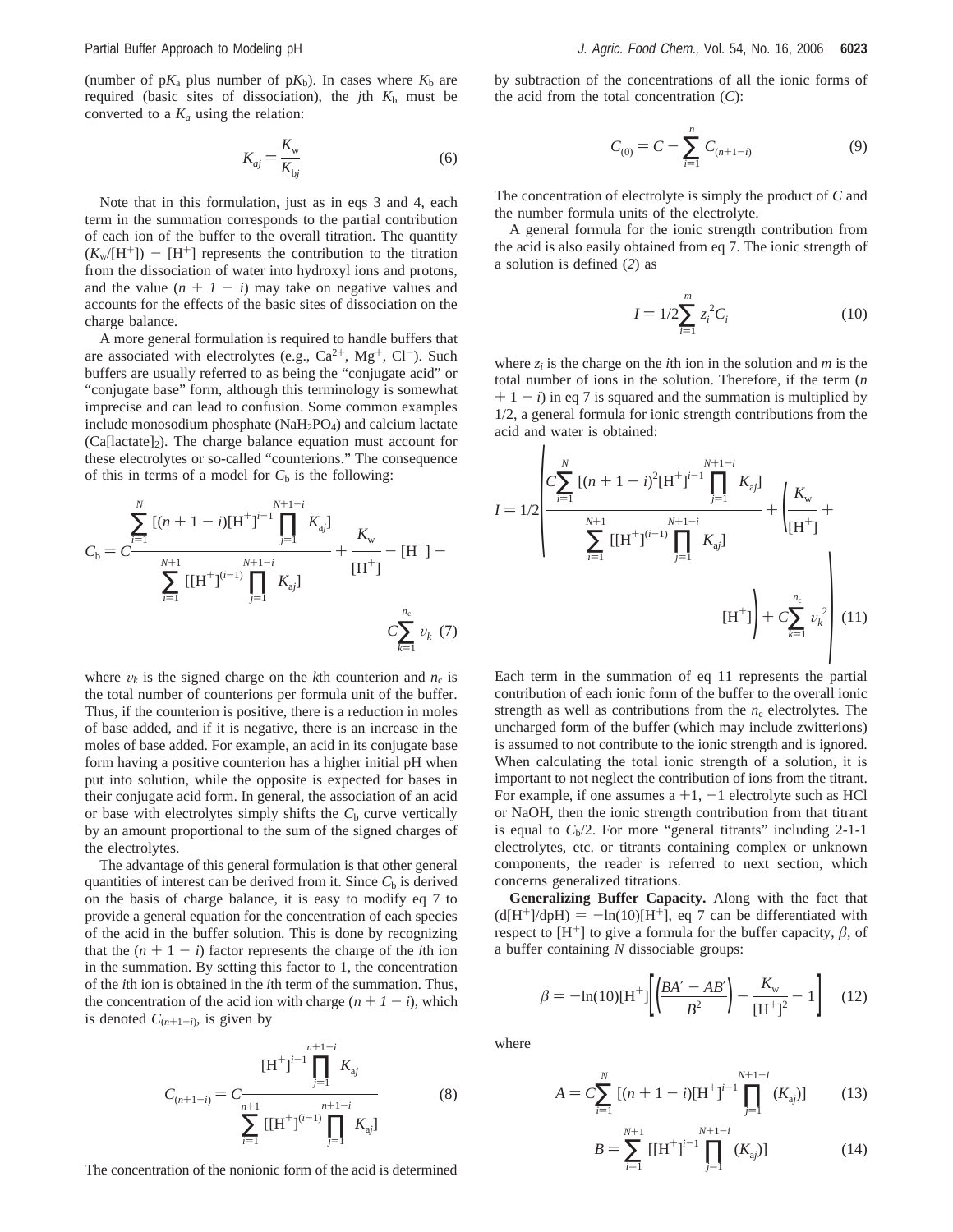$$
A' = C \sum_{i=2}^{N} \left[ (n+1-i)(i-1)[\mathbf{H}^+]^{i-2} \prod_{j=1}^{N+1-i} (K_{aj}) \right] (15)
$$

$$
B' = \sum_{i=2}^{N+1} [(i-1)[H^+]^{i-2} \prod_{j=1}^{N+1-i} (K_{aj})]
$$
 (16)

Note that terms corresponding to ions from neutral salt are absent since these are assumed to not vary as a function of pH.

The above approaches may also be extended to mixtures of buffers. Since the Bronsted-Lowry theory is assumed, each of the dissociation steps among the acids and bases in a solution is independent, except for the common ions  $(H^+ \text{ and } OH^-)$ . As a consequence, the contribution from each of the buffer compounds (each of which may have multiple acidic or basic dissociation sites) is summed with the contributions from the dissociation of water included only once.

**Ionic Strength, Temperature, and Dielectric Corrections.** It is well-known that the dissociation relation in eq 1 is only an approximation (*11)*. In fact, each of the ions has associated with it an activity coefficient, *γ*:

$$
K_{\rm a} = \frac{[\rm H^+]\gamma_+ [\rm A^-]\gamma_-}{[\rm HA]\gamma_0} \tag{17}
$$

It is also true that  $pH = [H^+] \gamma_+$ , but this fact is often ignored since pH meters measure hydrogen ion activity. The activity coefficients depend primarily on the ionic strength, the temperature, and the dielectric properties of the solution. Other important factors include the charges of the ions involved and their atomic radii. Although theoretical developments have been undertaken that account for all of these factors, acceptable and sometimes more accurate estimates have been obtained using the Davies equation (*12*) or one of its modifications (*1*). This is especially true for low to moderate ionic strengths. The Davies equation provides accurate estimates of activity coefficients for a wide range of electrolyte solutions up to ionic strength 0.2- 0.5 M (*1, 11, 13*). For the charged ion pairs in the numerator of eq 17, the geometric mean of the single ion activities is calculated by

$$
-\log_{10}(\gamma_{\pm}) = A|z_{+}z_{-}|\left(\frac{\sqrt{I}}{1+\sqrt{I}} - bI\right)
$$
 (18)

where the  $z^*$  are the unsigned charges on the ions,  $A = 1.825$  $\times$  10<sup>6</sup> ( $\epsilon T$ )<sup>-3/2</sup>,  $\epsilon$  is the dielectric constant of the solvent ( $\epsilon$  = 78.3808 for water (*9*)), *T* is the temperature in Kelvin, and *b* is the "salting-out" parameter. However, if a molecule is neutral (as in the denominator of eq 1) the activity is predicted by

$$
-\log_{10}(\gamma_0) = -bI \tag{19}
$$

Thus, we suggest that a tabulated  $pK_a$  value ( $pK_a^{tab}$ ), which was measured under one set of conditions may be corrected to a  $pK_a$  under a new set of conditions ( $pK_a^{new}$ ) using the formula:

$$
pK_{\rm a}^{\rm new} = pK_{\rm a}^{\rm tab} - 2\log_{10}\left(\frac{\gamma_{\pm}^{\rm new}}{\gamma_{\pm}^{\rm tab}}\right) + \log_{10}\left(\frac{\gamma_{\rm 0}^{\rm new}}{\gamma_{\rm 0}^{\rm tab}}\right) (20)
$$

Most tabulated  $pK_a$  and  $pK_b$  are estimates that have been extrapolated to zero ionic strength and so this formula simplifies to

$$
pK_a^{\text{new}} = pK_a^{\text{tab}} - 2\log_{10}(\gamma_{\pm}^{\text{new}}) + \log_{10}(\gamma_0^{\text{new}}) \quad (21)
$$

For molecules with multiple  $pK_a$ , the denominator term of the Henderson equation is not always neutral. In such cases, eq 18 is usually replaced by an approximation of the form:  $Az^2(\sqrt{I}/(1 + \sqrt{I}) - bI)$  with the appropriate nonzero charge *z*.

Although the Davies equation can be used to calculate activity coefficients, it requires ionic strength as an input. The activity coefficients, however, affect the extent of dissociation in the buffer components, which in turn affects ionic strength. To achieve optimal activity coefficient predictions in such a coupled system, an iterative refinement procedure was employed. Convergence of activity coefficient estimation usually occurred after three to four iterations.

The Davies or Samson equation can be used to predict the effect of the dielectric properties of the solvent on the buffer properties. Unfortunately, there are currently no general mathematical models for predicting the dielectric constant of a buffer solution as a function of its composition. It is known, however, that the dielectric "constant" varies with temperature, density, concentration of ions, and physical properties of the ions in solution (*14*). The only general approach currently available is to utilize tabulated empirically measured values of dielectric constants for buffer solutions or to measure the dielectric constant directly. Datta et al. (*15*) tabulated dielectric properties from many different literature sources for many different foods. Nelson and Datta (*14*) gave dielectric properties of several fresh fruits and vegetables and milk products. However, different measurement techniques give somewhat different values for complex mixtures, and, although single pure compounds have been well-studied, the interactions of various food components are poorly understood (*15*).

**Properties of Complex Buffers.** The equations given in the preceding sections are applicable as long as the concentrations of all acids and bases and their dissociation equilibria are known. Unfortunately, these requirements are usually not met in food and biological applications due to the complexity and undefined nature of the systems. Although the buffer capacities of such solutions can be quite complex chemically, it is reasonable to assume that the relationship between  $C<sub>b</sub>$  and pH should be smooth and continuous. While a titration can be used to determine the relationship between  $C<sub>b</sub>$  and pH, the accuracy of pH measurements is typically limited to  $\pm 0.01$  units in common laboratory settings. It is also not possible to observe the effect of adding a small amount of base at every pH value for which a prediction of  $C_b$  is desired. A flexible regression procedure is, therefore, required that will provide a continuous differentiable prediction function for any  $C<sub>b</sub>$  given pH.

**Generalized Additive Modeling of Complex Buffers.** In the previous section, the additivity of  $C<sub>b</sub>$  was noted. This will be used to advantage here where a solution is assumed to contain both simple and complex buffer components. Let  $C_{bi}$  be the sum of the contributions from the simple and complex buffer components at pH*i*. Thus, a titration data set consists of the ordered pairs (pH<sub>i</sub>,  $C_{bi}$ ),  $i \in \{1, 2, ..., Q\}$ , where *Q* is the total number of data points in the titration. It is assumed that there are *M* simple buffer components where the *j*th one has *Nj* dissociable groups,  $n_i$  acidic groups, and  $n_{ci}$  electrolytes per formula unit, and there is also a complex buffer component. Then the following model can describe the  $C<sub>b</sub>$  relation: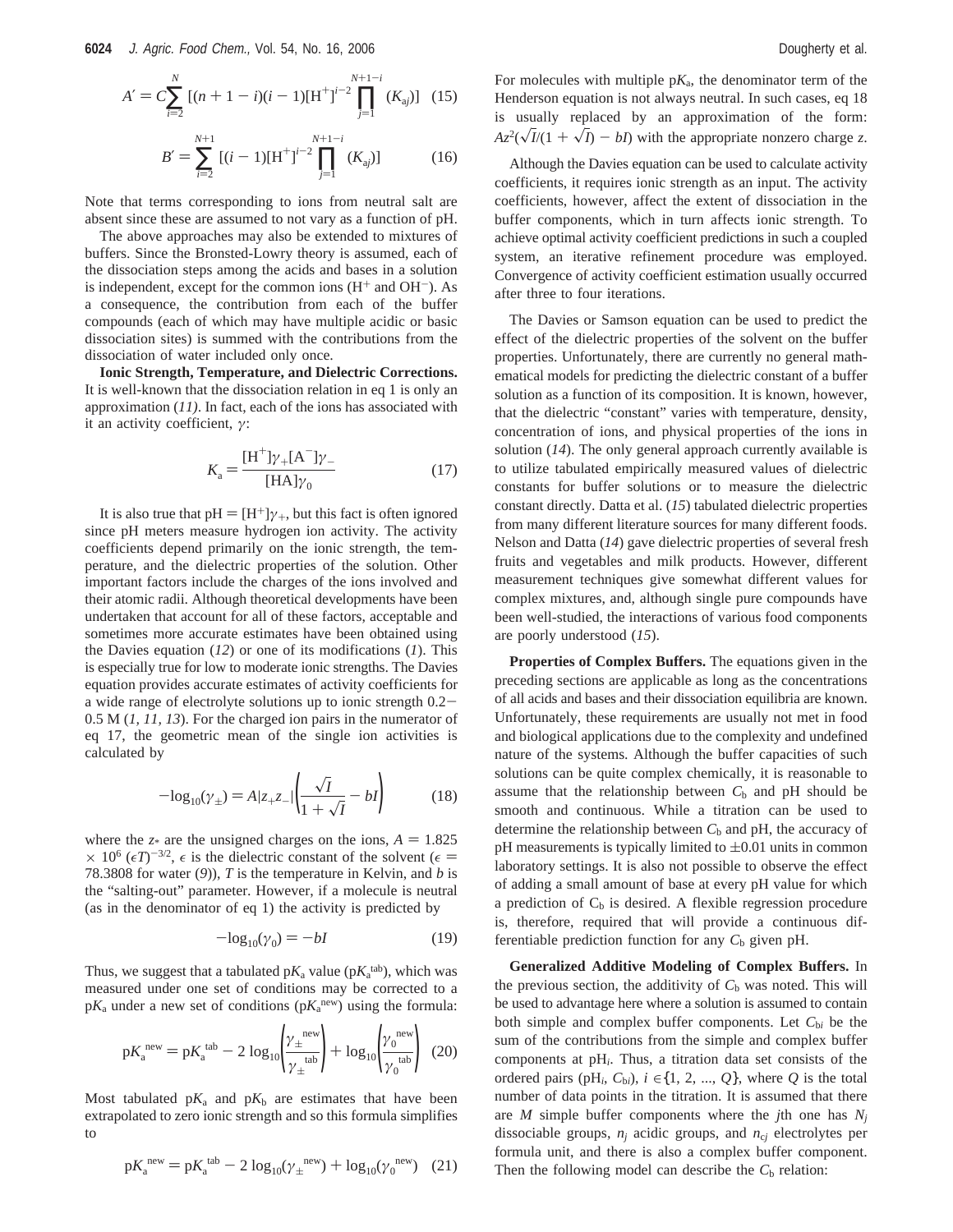$$
C_{\mathfrak{b}}(\mathbf{p}H_{i}) = \sum_{j=1}^{M} \left( \frac{C_{j} \sum_{k=1}^{N_{j}} \left[ (n_{j} + 1 - k) [\mathbf{H}^{+}]^{k-1} \prod_{l=1}^{N_{j}+1 - k} K_{\mathfrak{q}jl} \right]}{\sum_{k=1}^{N_{j}+1} \left[ [\mathbf{H}^{+}]^{(k-1)} \prod_{l=1}^{N_{j}+1 - k} K_{\mathfrak{q}jl} \right]} + \frac{C_{j} \sum_{k=1}^{n_{cj}} \nu_{kj} + \frac{K_{w}}{\left[ \mathbf{H}^{+} \right]} - \left[ \mathbf{H}^{+} \right] + F(\mathbf{p}H_{i}) + \epsilon_{i} \tag{22}
$$

where  $[H^+] = 10^{-pH_i}$ ,  $\epsilon_i$  is a random error assumed to come from a Gaussian distribution with zero mean and unknown variance  $\sigma^2$ , and  $F(pH_i)$  is the contribution from the complex media in which the weak acids are dissolved. Since this model blends both theoretical and statistical models of partial buffer components, we have called it the semi-mechanistic partial buffer (SMPB) model. To fit this model to titration data, the following algorithm is employed. First, the simple buffer contributions (eq 7), which are assumed to be known without error, are subtracted from the observed *C*<sup>b</sup>*i*. The result of this subtraction is the unexplained partial contribution to  $C_{bi}$  from the unknown components. Then, *F*(pH*i*) is regressed on the partial contribution to  $C_{bi}$  from the unknown components using local polynomial regression. This entails estimating a global smoothing parameter by generalized cross-validation. Briefly, as the smoothing parameter is decreased, F(pH*i*) tends to interpolate the *Q* data points and approaches a  $(Q - 1)$ th order polynomial. For larger values of the smoothing parameter, *F*(pH*i*) smooths the data and approaches a *p*th order polynomial where *p* is the underlying order of polynomial model being used. Since a titration requires careful execution and may be sensitive to human error either in preparation of the titrants or in dispensing of the aliquots, it is desirable to have an automatic method for dealing with outliers. Thus, the final step in the algorithm utilizes iteratively reweighted least squares (IRWLS) to down-weight data corresponding to large residuals (*16*). However, during a titration it may be desirable or necessary to focus pH readings in regions of the titration curve, where the pH is changing relatively fast while sampling less densely in other regions. To account for unequal sampling, a nearestneighbor bandwidth is used (*9*).

**Buffer Capacity of a Complex Buffer.** An estimate of the buffer capacity of a complex buffer is easily obtained from the least-squares estimate of  $C<sub>b</sub>$  outlined above. Since at each pH a polynomial of degree *p* is fit to the data, the partial derivative of  $F$  with respect to pH evaluated at  $pH_i$  is estimated by

$$
\frac{\partial \tilde{F}}{\partial \mathbf{p} \mathbf{H}_i} = \hat{b}_{i,2} \tag{23}
$$

where  $b_{1,2}$  is the second parameter (i.e., specifically the linear term in the polynomial) estimated at the point pH*i*. This partial contribution to the buffer capacity from the complex components is then added to the contributions from the simple components and water (see eqs  $12-16$ ) to give an estimate of the total buffer capacity. Since an estimate of the first derivative of  $C<sub>b</sub>$  is needed for calculating the buffer capacity, the order of the underlying polynomial model (*p*) must be at least 1 (linear).

**Lower Bound for the Ionic Strength Contribution From Complex Buffers.** Since there are ionic species in complex

buffers, the ionic strength will be greater than zero. A lower bound for the ionic strength contribution from a complex buffer can be estimated. Consider the charge balance of a solution of NaOH and *C* mol/L of mono-protic weak acid HA:

$$
[Na+] + [H+] = [OH-] + [A-] \t(24)
$$

which is rearranged to give  $C_b$ :

$$
[Na+] = [A-] + [OH-] - [H+] \t(25)
$$

$$
C_{\rm b} = \frac{CK_{\rm a}}{K_{\rm a} + [H^+] } + \frac{K_{\rm w}}{[H^+] } - [H^+] \tag{26}
$$

Comparing this to the ionic strength of the solution:

$$
I = 0.5([Na+] + [OH-] + [A-] + [H+])
$$
 (27)

it is noticed that  $I = C_b + [H^+]$ . Unfortunately, this relationship does not hold in the presence of buffers with multiple dissociable groups or salts with counterions with charges greater than 1 or -1 are present because of the squaring of charges in eq 11. However, from comparing eqs 7 and 11, it is clear that  $I \geq$  $(1/2)C_b + [H^+]$ . Since this lower bound may be negative, we suggest max(0,  $(1/2)C_b + [H^+]$ ) as a lower bound for the ionic strength contribution from complex buffer components. We view this as a convenient improvement over the zero ionic strength assumption.

**Generalized Titrations.** Normally, titrations are performed using strong acids or strong bases. Because these titrants dissociate essentially completely, their contribution to  $C<sub>b</sub>$  is easily calculated (see **Figure 1A**). In many instances, (e.g., food applications) weak acids or bases are used instead of strong acids or bases to adjust pH. To use data from such titrations in calculating buffer capacities, a more general approach to calculating *C*<sup>b</sup> must be taken. When a weak acid or weak base is used as the titrant, the process of inferring a relationship between pH and  $C<sub>b</sub>$  will be referred to as a generalized titration. The contribution to  $C<sub>b</sub>$  from a weak acid or base will vary depending on the extent to which it dissociates and, thereby, depend on the pH and the ionic strength (see **Figure 1B**). For clarity, let  $C_b(pH)$  indicate  $C_b$  at a particular pH. If the partial contribution of the weak titrant to  $C_b(pH)$  is denoted by  $C\tau$ -(pH) then

$$
C_{b}(pH) = -C\tau(pH)
$$
 (28)

That is, the moles of base added is the negative of the moles of base that would be required to bring the buffer  $\tau$  to the pH in question. Similarly, for complex buffers containing more than one buffering compound  $\tau_1$ ,  $\tau_2$ , ..., the additivity of the partial *C*<sup>b</sup> can be exploited and the following definition made:

$$
C_{b}(pH) = -(C\tau_{1}(pH) + C\tau_{2}(pH) + ... + C\tau_{n}(pH))
$$
 (29)

That is, the number of moles of base added per liter is equal to the negative of the sum of the contributions from the weak acids or bases. In such a context, it is possible to use a complex buffer as a titrant. To illustrate these points, consider **Figure 1A**, which is a plot of the partial  $C<sub>b</sub>$  of a 0.01 M NaOH solution over the pH range  $2-12$ . Over this interval, the contribution to  $C<sub>b</sub>$ remains a constant 0.01 M because NaOH is a strong base and its dissociation is essentially complete over this pH range. In contrast, consider **Figure 1B**, which gives the partial contributions to  $C_b$  from a 0.01 M solution of gluconic acid ( $pK_a$  3.6). At low pH, this weak acid is completely protonated and,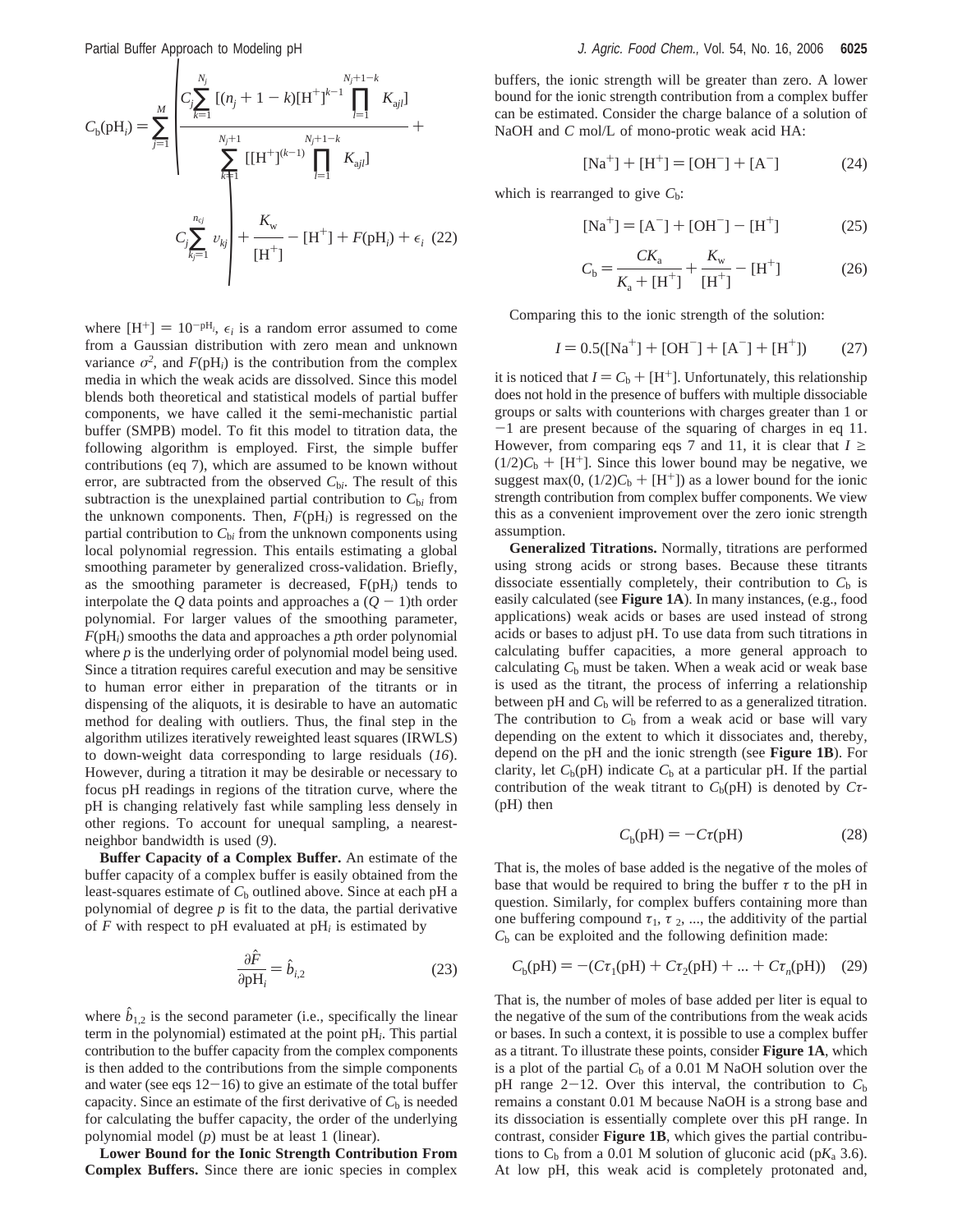

**Figure 1.** (A) Partial contributions to  $C<sub>b</sub>$  from the components of a 0.01 M NaOH solution. The partial  $C<sub>b</sub>$  (solid line) is nearly constant and represents the amount of the species available for titration. (**B**) Partial contributions to  $C<sub>b</sub>$  derived from the components of a 0.01 M gluconic acid solution. The partial  $C<sub>b</sub>$  (solid line) is the relevant quantity in a generalized titration since it represents the amount of the species available for titration.

therefore, makes no contribution to  $C<sub>b</sub>$ . Conversely, at high pH all of the gluconic acid is dissociated and its contribution to  $C<sub>b</sub>$ approaches an amount equivalent to the negative of its concentration (i.e., the conjugate base of a weak acid is a strong base). Clearly, to determine the moles of base available for titration, the dissociation of the weak titrant at the particular pH in question needs to be considered. Thus, for generalized titrations, determination of a mathematical relationship between *C*<sup>b</sup> and pH requires a function which maps pH to  $C<sub>b</sub>$  (an approach which at first may seem counter-intuitive to those acquainted only with strong acid or strong base titrants). It is therefore our convention to treat pH as the predictor variable and  $C<sub>b</sub>$  as the response variable.

**Initial pH Determination.** Since  $C<sub>b</sub>$  represents the moles of base added per liter of titrant as a function of pH, it is possible to use  $C<sub>b</sub>$  to determine the initial pH of a simple or complex buffer. Consequently, determining the initial pH of a simple buffer requires finding the zero of a polynomial where the order of the polynomial is equal to the maximum number of dissociable groups of any molecule in the solution. For complex buffers, determination of the initial pH is similar and requires finding the zero of the additive model:

$$
C_{b}(pH) = \sum_{j=1}^{M} \left( \frac{C_{j} \sum_{k=1}^{N_{j}} [(n_{j} + 1 - k)[H^{+}]^{k-1} \prod_{l=1}^{N_{j}+1 - k} K_{ajl}]}{\sum_{k=1}^{N_{j}+1} [[H^{+}]^{(k-1)} \prod_{l=1}^{N_{j}+1 - k} K_{ajl}]} + \frac{C_{j} \sum_{k=1}^{n_{cj}} \nu_{kj} \right) + \frac{K_{w}}{[H^{+}]} - [H^{+}] + F(pH) (30)
$$

In either case, numerical methods are generally required. Any standard scalar zero-finding algorithm is generally sufficient. We have found good success with the standard Nelder-Mead simplex method (*17*). However, since pH can theoretically take any value (0 to 14) and  $C_b(pH)$  can be somewhat flat near  $pK_a$ , we have implemented Nelder-Mead with optional upper and lower bounds on the pH.

**pH Adjustment to Target Values.** It is often desirable to determine the amount of a primary buffer (simple or complex) to add to a secondary buffer (simple or complex) to attain a target pH. The first approach one may think of is to use an iterative approach where an amount of the primary buffer is guessed and then the initial pH of the mixture is determined. If this pH is further from the target pH than some tolerance, an improved guess is generated. Upon iteration of this process one should arrive at the desired amount. Although such an approach will work, it is computationally wasteful since an additional optimization (initial pH determination) is required at each step. A better method is to find the amount of the primary buffer such that the  $C<sub>b</sub>$  of the mixture when evaluated at the target pH is zero. This slight modification achieves the same result, but does not require a separate optimization at each iteration. Again, any standard scalar root-finding algorithm should suffice for carrying out such an optimization and we have had good results using the Nelder-Mead simplex method.

The predicted amounts of required primary buffer are sensitive to errors in titration. This is especially so when attempting to realize a target pH that is in a range where the titrant's buffer capacity is low. A contributing factor to this variability is the limited accuracy of pH meters. The accuracy of most laboratory pH meters is  $\pm 0.01$  pH units. A more conservative approach is to estimate the amounts required at  $\pm \delta$  from the target pH, where  $\delta$  is an acceptable measure of pH meter sensitivity. Such an approach allows a researcher, for example, to be fairly confident about adding the amount corresponding to the lower estimate and then carefully adjusting to the target pH by addition of buffer.

The methods developed above provide a transparent means of using the computational formulas given for buffers with known dissociation constants and extending them to complex buffers containing both known and undefined components. The Appendix describes a general database framework that allows application of these methods to a wide range of both types of buffers. In the next section, we validate these approaches in experimental setting.

#### **MATERIALS AND METHODS**

Standard titrations of fresh cucumber slurries were done with a strong acid, HCl. The amounts of four weak acids required to reach certain target pH values were calculated using the generalized titration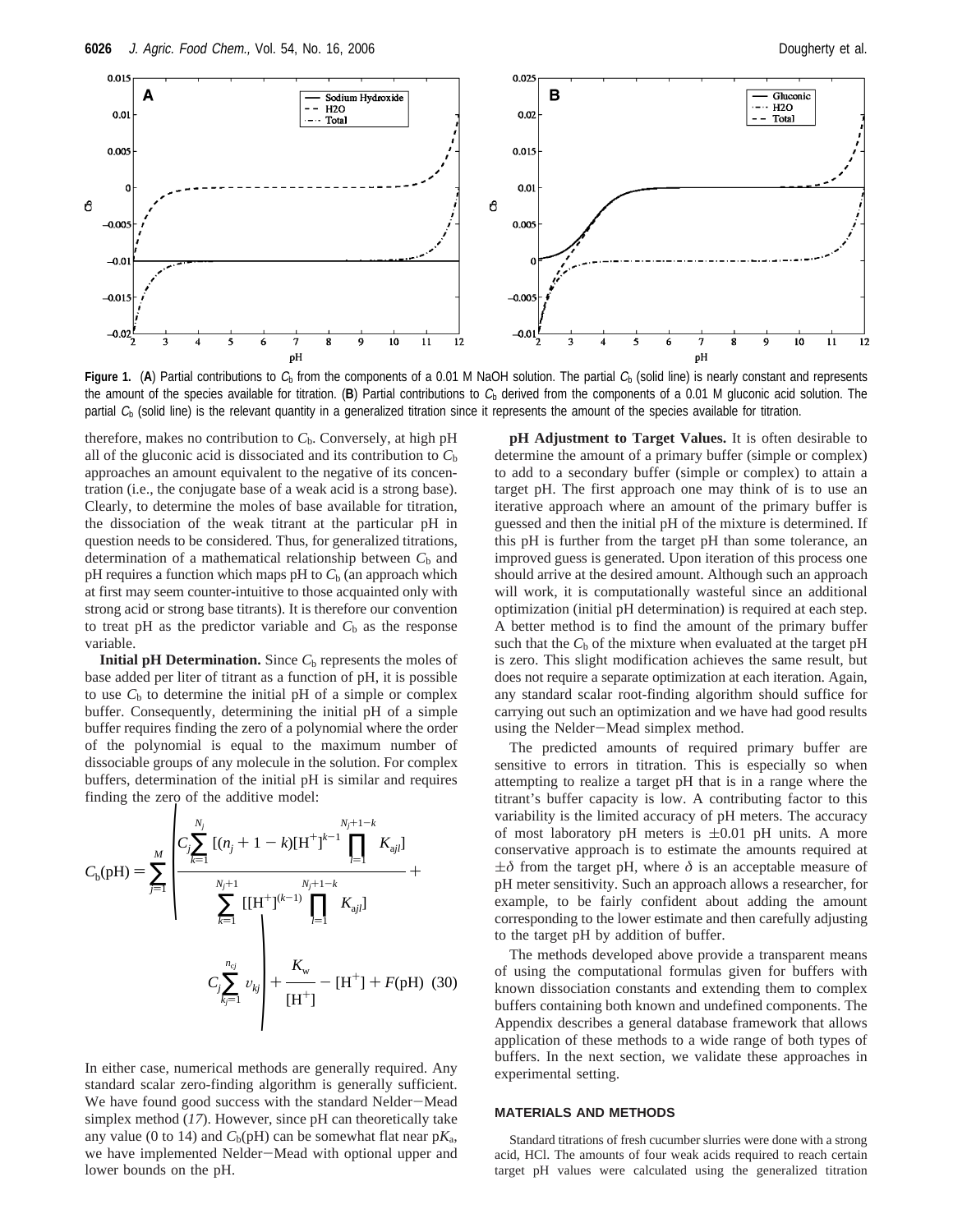approach. Then the amounts of weak acids required to reach the target pH values were determined experimentally and compared to the predicted amounts of weak acids. Acids and NaCl were reagent grade from Sigma-Aldrich (St. Louis, MO). Solutions were prepared with deionized water. Four lots of size 2A (25-32 mm diameter) fresh cucumbers were supplied by a local commercial processor.

Cucumbers were blended for 2 min in a Waring blender (Conair Corporation, Torrington, CT). Slurries for titration were prepared by mixing blended cucumbers with an equal weight of water. Duplicate slurries (100 g each) from each of three lots of cucumbers were titrated with standardized 2.843 M HCl at  $25 \pm 1$  °C. A slurry was constantly stirred on a magnetic stir plate as at least 25 aliquots of HCl solution were accurately dispensed into the slurry with motorized microliter pipets (Rainin Instruments, Oakland, CA). The pH of a slurry was measured and recorded before addition of HCl and then after addition of each aliquot of HCl. The pH was determined using an Accumet Research AR25 pH meter with an AccuFet solid-state electrode (Fisher Scientific, Atlanta, GA). The relative accuracy of the meter was  $\pm 0.002$ pH units. Standardization of the pH meter was done at 25 °C with pH  $4.00 \pm 0.01$  and pH 7.00  $\pm$  0.01 standard buffers. Titrations were carried out starting at the natural pH of the cucumber slurry (approximately 6.4) and continued until the pH decreased to at least 2.6. Data points from all six HCl titrations (two slurries from each of three lots of cucumbers) were entered into  $_{pH}$ Tools, along with temperature, ionic strength, and, if known, dielectric constant. Titration data were fitted using local polynomial regression to obtain a single calibration titration curve to make predictions for pH adjustments with other acids.

The millimoles of acetic acid, malic acid, citric acid, and phosphoric acid required to achieve target pH values of 4.50, 4.00, 3.70, and 3.30 in cucumber slurry samples with water only and with 0.3 M NaCl were predicted using pHTools based upon the HCl calibration titration curve. Triplicate slurry samples from a lot of cucumbers different from the three lots used for HCl titration were prepared with and without the addition of 0.3 M NaCl. Solutions of 3.05 M acetic acid, 1.52 M malic acid, 1.01 M citric acid, and 2.21 M phosphoric acid were used as titrants. The predicted and experimental amounts of each acid required to hit the four target pH values were plotted as a function of pH.

The dielectric constant of cucumber slurries was determined with a digital network analyzer (HP 8753C, Agilent Technologies, Palo Alto, CA) with an open-ended coaxial probe (HP 85070B, Agilent). The instrument was calibrated with air using the procedure recommended by the manufacturer. The instrument was allowed to equilibrate for 2 h before measurements were made. Data were acquired with a PCcompatible computer equipped with a National Instruments GP-IB card (National Instruments, Austin, TX) and the HP 85070B v. 1.0 software provided with the instrument.

#### **RESULTS AND DISCUSSION**

**Dielectric Constant of Cucumber Slurries.** The dielectric constant for cucumber slurries was  $78.01 \pm 0.03$  without addition of NaCl. When 0.3 M NaCl was added to cucumber slurries, the dielectric constant was  $74.27 \pm 0.94$ . This compares to a dielectric constant of 78.38 for water (*11*).

**Comparison of Predicted and Measured Amounts of Acids. Figure 2** shows the calibration curve of fresh cucumber slurry used to predict the amount of titrant required to acidify slurries in the presence and absence of 0.3 M NaCl to pH 4.5, 4.0, 3.7, and 3.3. Duplicate titrations were very close, but there were differences among lots of cucumbers as would be expected for different lots of fresh produce.

**Figure 3** shows the experimental and predicted quantity of titrant required to reach various target pH values in cucumber slurries prepared without addition of salt by addition of deionized water to the blended cucumbers. Bars on the predicted curves show how much the predicted amount of acid changes with a  $\pm 0.05$  pH unit increase or decrease in the target pH. The error bars on the experimental curves show the standard deviation for pH adjustments on triplicate samples of cucumber



**Figure 2.** Titration curves of duplicate samples (same symbols) from three lots (different symbols) of cucumbers. Solid line is the average titration curve.

slurry. Predictions are reasonably close to the amount of acid required to reach the target pH for all four acids at all four target pH values. The largest deviations between <sub>pH</sub>Tools predictions and the amounts of acid required experimentally were observed for phosphoric acid. Deviations were in the direction of underestimating the amount of phosphoric acid required and increased as pH decreased. The underestimation was 16% at pH 3.30.

The use of the Davies equation in  $_{\text{pH}}$ Tools is illustrated in **Figure 4** to mathematically account for changes in ionic strength when salt, in addition to acids, was added to cucumber slurries. Addition of salt increases the dissociation of acids (lowers the p*K*<sup>a</sup> values) so that less acid is required to lower pH to designated target values. This can be seen in a comparison of **Figures 3** and **4** for each acid used for pH adjustment. The pHTools calculations gave reasonable predictions for the amounts of acetic, malic, citric, and phosphoric acids required to reach the target pH levels of 4.5, 4.0, 3.7, and 3.3 when salt was added. This result indicates that the Davies equation reasonably accounts for ionic strength changes with a complex buffer system like a cucumber slurry. The errors in the predicted amount of acids required were in the direction of over estimating the amount of acid required to lower pH. There was an overprediction of about 2 mM in the amount of citric acid required over the pH range of  $3.1-4.5$ . For malic acid and phosphoric acid, deviations were larger at the higher pH values and became smaller at lower pH.

The combination of local polynomial modeling of the complex buffer components with the theoretical modeling of simple buffer components has been found to provide a general and robust method for predicting species concentration, buffer capacity, and carrying out target pH optimizations. Applications of this approach have already been seen by this laboratory in suggesting a novel hypothesis for the chemical basis of sour flavor  $(4, 5)$  and in studying the effect of fully protonated organic acid molecules on the mortality of *E. coli* O157:H7 in low pH solutions (*6*). In the future, it will be important to determine the effects of preservative acids on pathogen survival in food products as well as in defined buffer solutions. In addition to its use in calculation of the distribution of the different protonated forms of compounds with ionizable groups, pHTools may be useful for subtracting the buffer contribution of known components from the titration curves of biological materials in order that it could be determined how much of the buffer capacity is a result of unknown components in the system.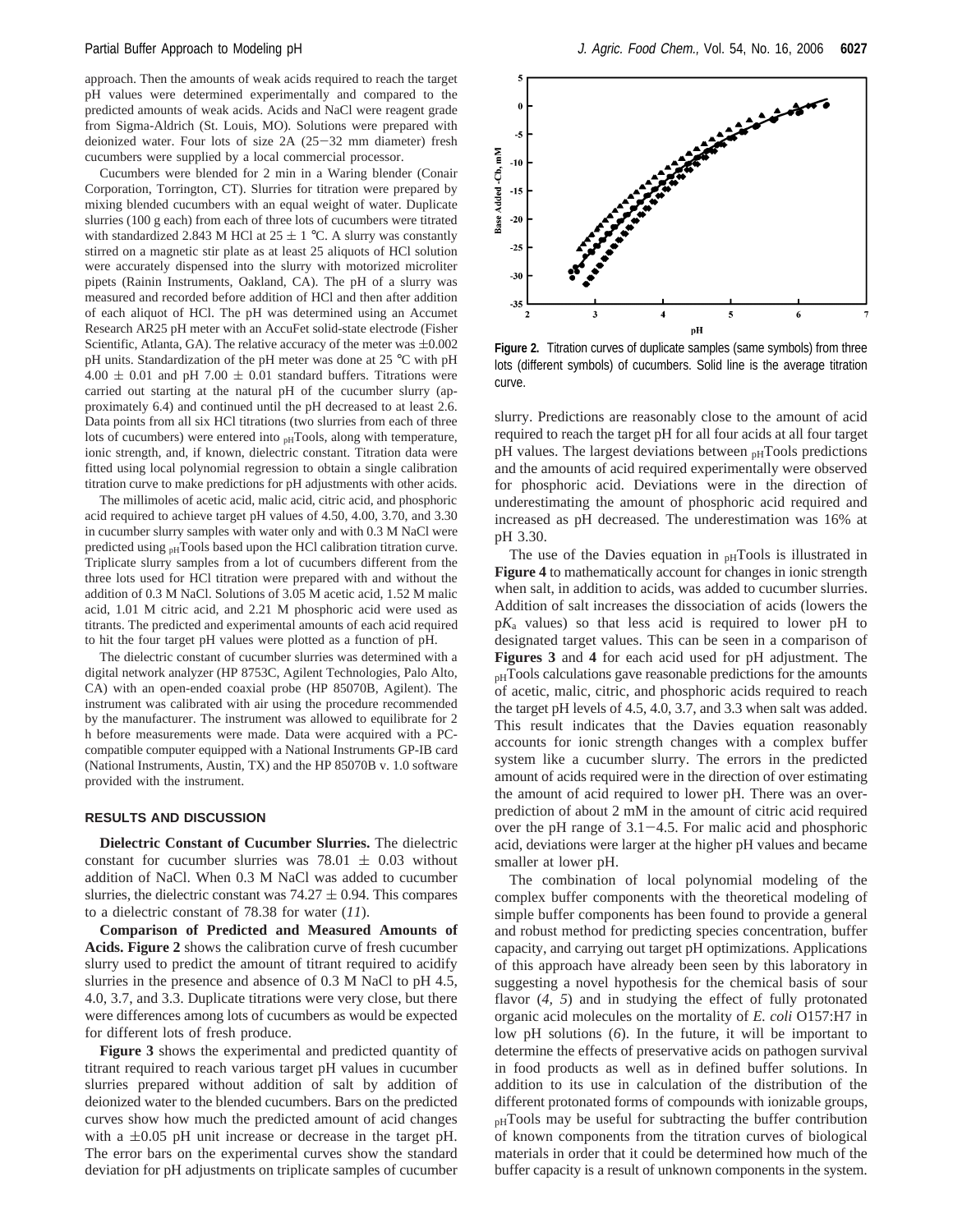

**Figure 3.** Comparison of experimental amounts of acids required to adjust 100 g of cucumber slurries without added NaCl to target pH values with the amounts of the acids predicted by <sub>pH</sub>Tools. Error bars on the experimental data show the standard deviation of titration of duplicate samples. Error bars on the predicted values show the predicted amounts of acids  $\pm 0.05$  pH unit of the target pH.



**Figure 4.** Comparison of experimental amounts of acids required to adjust 100 g of cucumber slurries with 0.3 M added NaCl to target pH values with the amounts of the acids predicted by  $_{\text{p+T}}$ ools. Error bars on the experimental data show the standard deviation of titration of duplicate samples. Error bars on the predicted values show the predicted amounts of acids  $\pm 0.05$  pH unit of the target pH.

The **pHTools** software for use in MATLAB may be downloaded at http://www.mathworks.com/matlabcentral/fileexchange /index.jsp. The software allows a user to build and share databases of titrations relevant to their research (see Appendix).

### **APPENDIX**

**Tableau Approach for Modeling Buffers.** To cover the variety of Bronsted-Lowry-type buffers possible, a tableau approach was used to specify each acid and base. For purposes of standardization and ease of implementation, we assume that the information in the tableau always refers to the buffer as it is found in its "native form" (i.e., the form in which it exists prior to be placed in aqueous solution). This is necessary to discriminate the various formulations available from chemical supply companies, most notably with regard to salts of conjugate acid and conjugate base formulations as described in **Table 1**.

The three components of the tableau approach are (i) PKA, (ii) PKB, and (iii) SALTTYPE. As the names suggest, the PKA